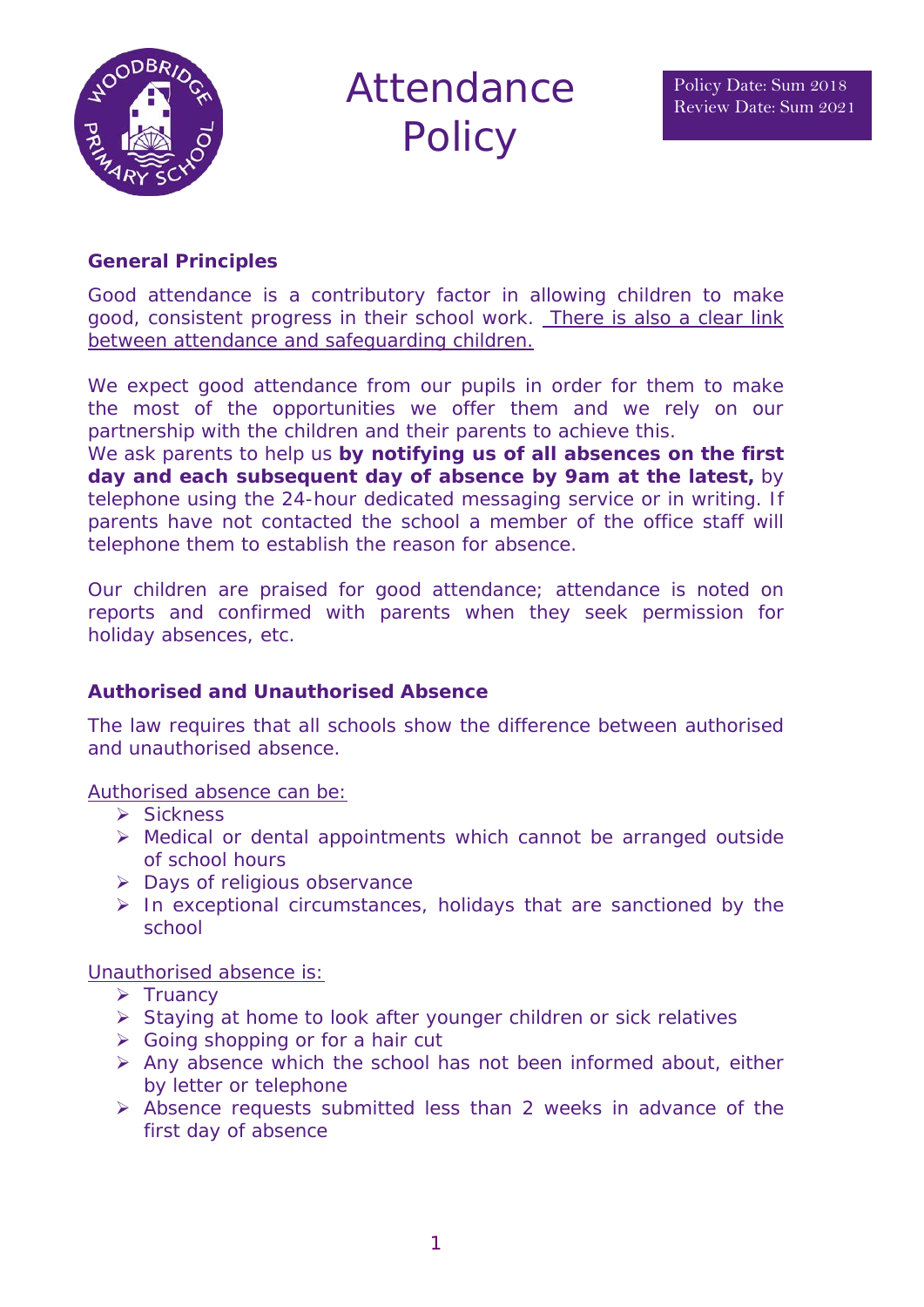Absence relating to 'holiday' is now subject to Statutory Instrument 2013 No. 756, which has made changes to the use of the word within the **Education (Pupil Registration) (England) Regulations 2006**. The word holiday has been omitted from Regulation 7 and replaced with

Leave of absence shall not be granted unless –

a) An application has been made in advance to the proprietor by a parent with whom the pupil normally resides;

**and**

b) The proprietor, or a person authorised by the proprietor in accordance with paragraph (1), considers that leave of absence should be granted due to the exceptional circumstances relating to the application.

Therefore, at Suffolk County Council schools Leave of Absence for a holiday may be granted in the following circumstances, but are still at the discretion of the Head Teacher.

- Service personnel and other employees who are prevented from taking holiday outside term time.
- Public Services such as the Police, Fire and Health Service whose holidays are rostered and evidence can be given to the school.
- Cultural issues for families returning to their homeland, with details provided.
- When there are family circumstances that may necessitate a holiday in term time for the benefit of the whole family.
- If a child is in an approved drama/ dance performance or sporting activity for which a licence has been granted by the Local Authority.
- If a child is involved in an exceptional occasion in authorising such an absence, a letter to or meeting with the head teacher to explain the circumstances would be necessary, along with a consideration of current and previous behaviour patterns.

The Guidance also confirms considerations that are not deemed 'exceptional':

- The cost of the holiday being less in term time
- **Prolonged holiday**
- An absent parent/ grandparent taking the child on holiday in term time
- Any absences during public examinations and SATs tests

All requests for family holidays, and other absences that are known about in advance, should be put to the school in writing at least 2 weeks beforehand – an Absence Request Form is available from the school office.